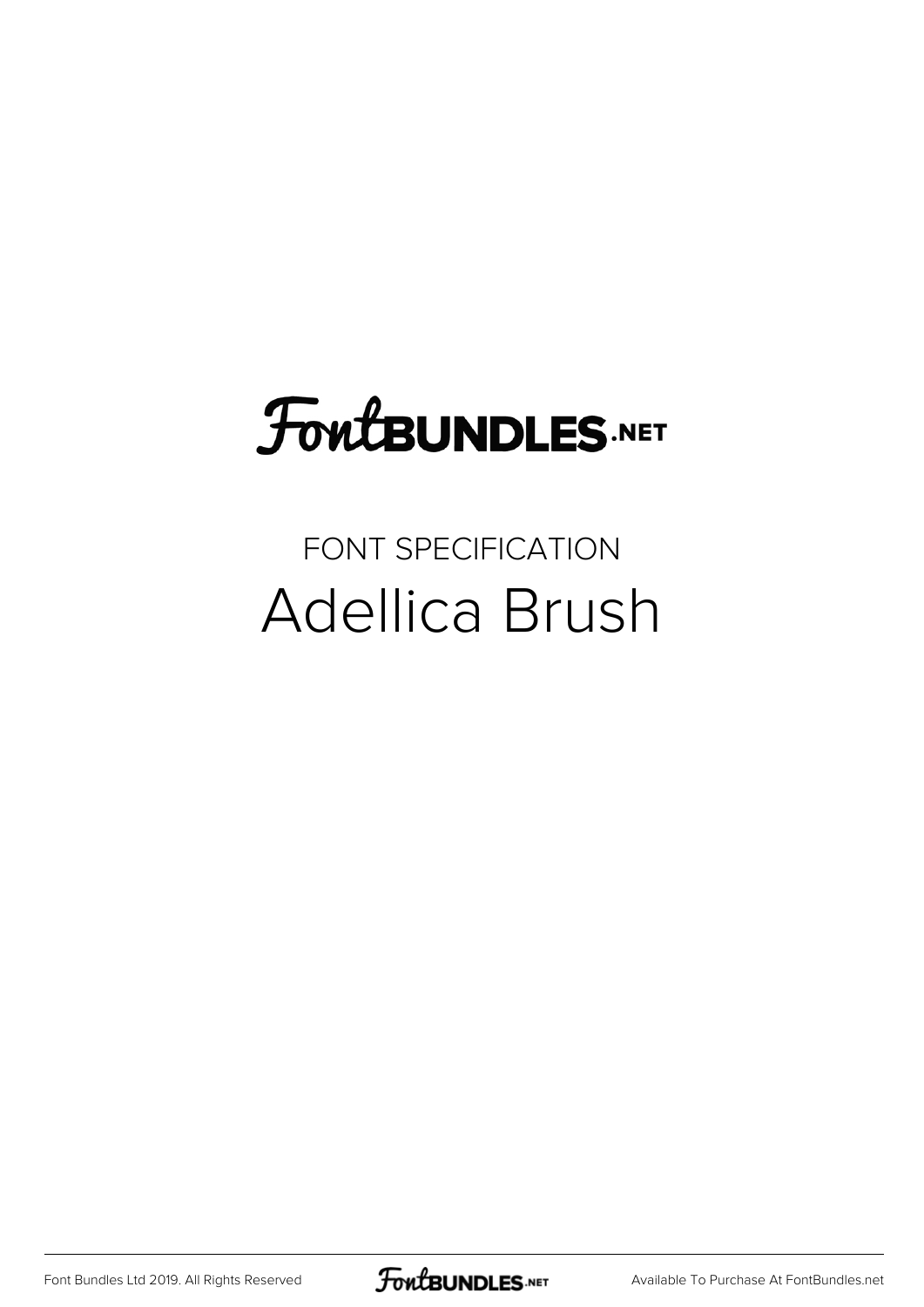#### Adelica Brush - Regular

**Uppercase Characters** 

## ABCDEFGHIJKIMN<br>OPQRSTUVWXYZ

Lowercase Characters

# abcdefghijklmnopgr<br>sturwxyz

**Numbers** 

### 0123456789

Punctuation and Symbols

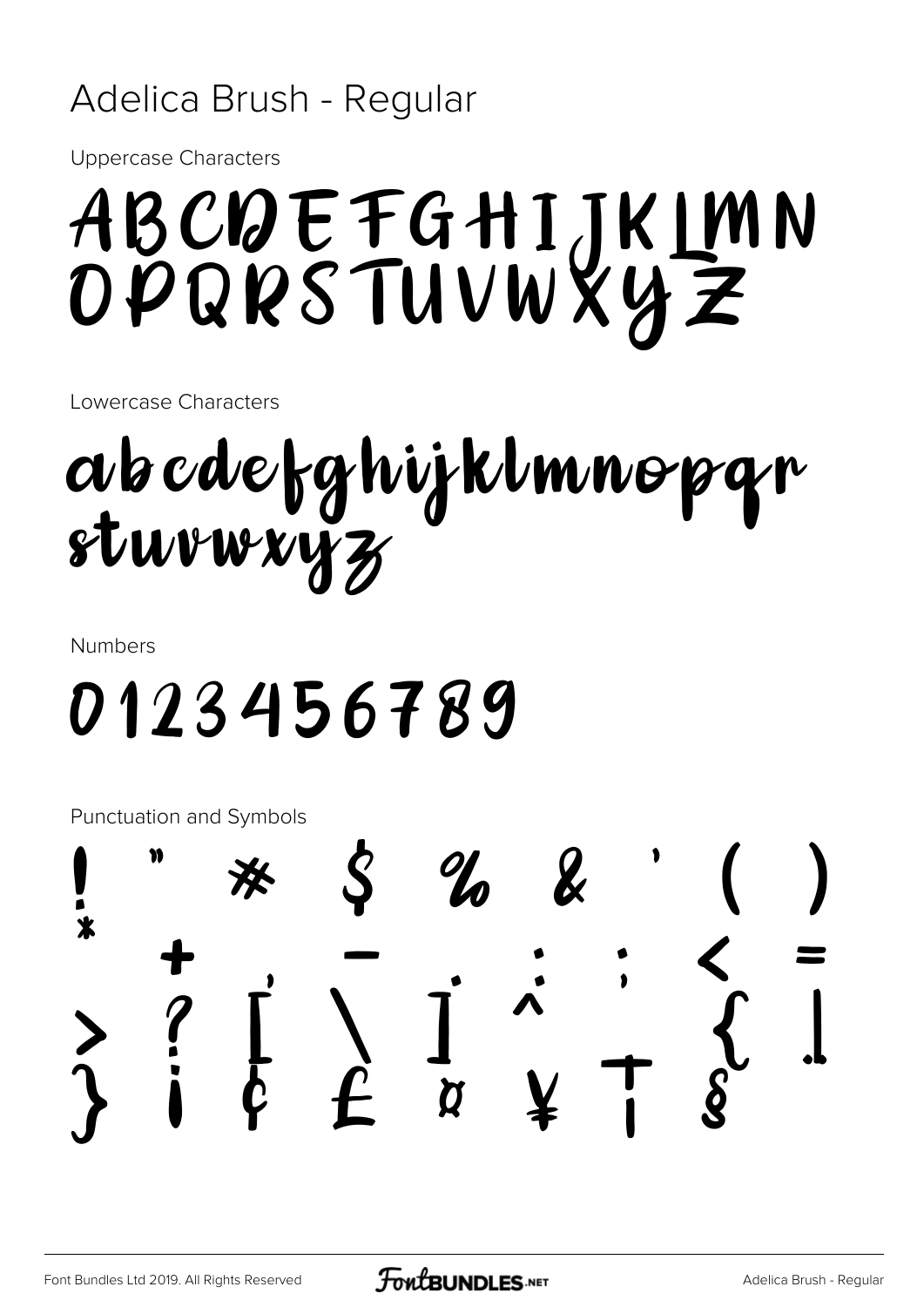

All Other Glyphs

## À Á Â Ã Ä Å Æ Ç È É Ê Ë Ì Í Î Ï Ð Ñ Ò Ó Ô Õ Ö × Ø Ù Ú Û Ü Ý Þ ß à á â ã ä å æ ç è é ê ë ì